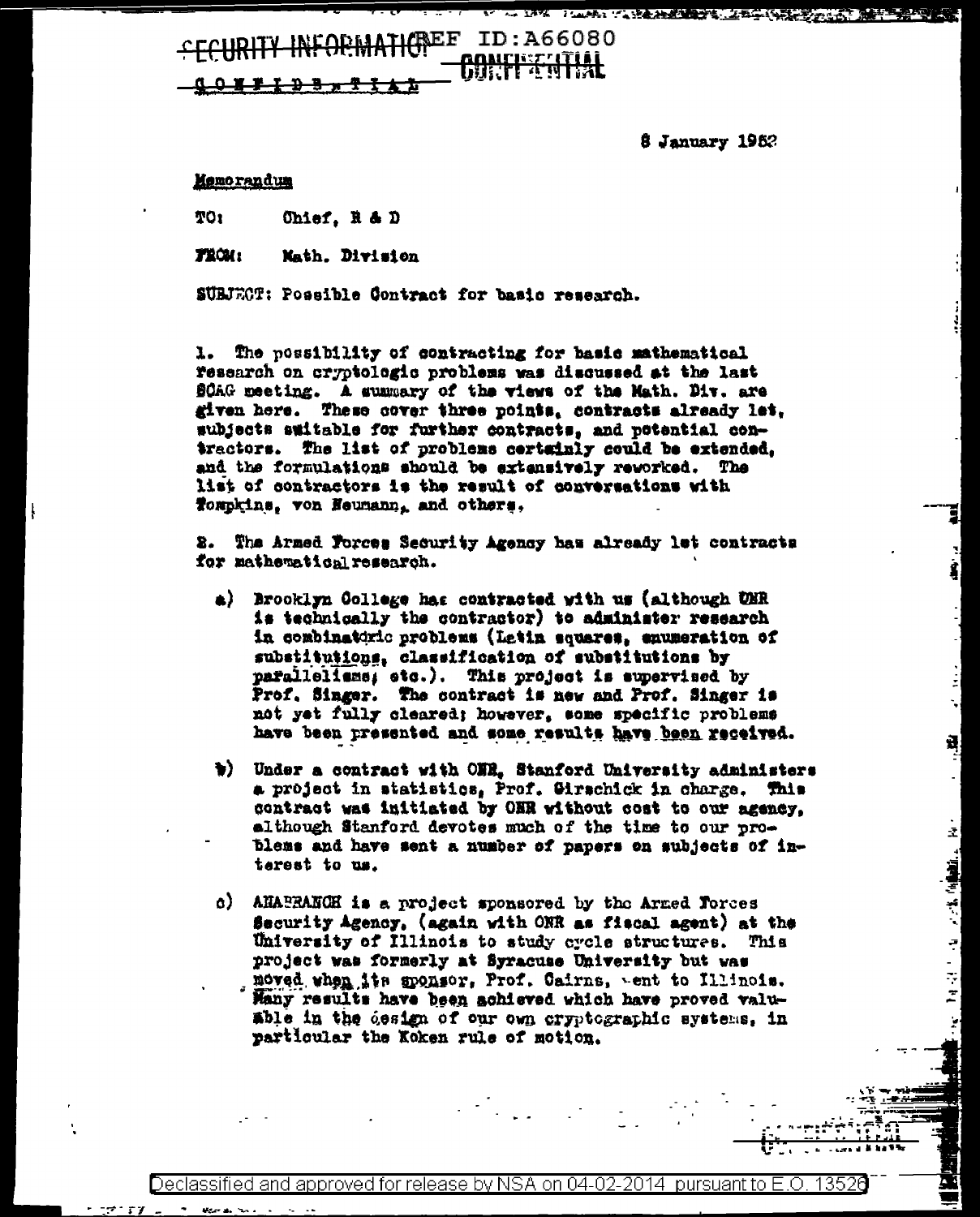SEA ALD AGO

8 January 1952

<del>-hkai is</del>

#### Possible Contract for basic research. (cont.)

- d) Project SWAATER has for its object the replacement of complicated logical processes by numerical algorithms. It was started several years ago by Dr. Tompkins, then at ERA, as a contract with BuShips. (Task 15 of NObs42001, now under Task 3), Dr. Tompkins has since left FRA, and the project now headed by Mr. A. N. Roberts. An outstanding result of this contract is the so called Robert's nethod, which although still in an experimental stage, is considered one of the best hopes of solving one . of our most important problems.
- #) Through an ONR contract, Prof. Wilks of Princeton University has been cleared for talks on our statistical problems and has shown some interest in our work.

3. There are many other problems suitable for contract projacts. Brief statemants of some of these problems are given here together with an estimate of the relative urgency of their eclution. Any precise formulation of these problems will require a great deal of work, hence contracts for them will medessarily be vague and will require the contractor to reformulate the problem in the light of his own experiences in studying the subject. In writing a contract the Agency would specify some particular illustration of the problem and request research on problems related.

- a) Logical reduction of hypotheses. Given a large number of hypotheses, some consistent and some inconsistent. to find the maximum consistent subset. This is the most important problem facing the agency, containing immediately the solution of our most important oryptanalytic problem. URGENT.
- b) Classification of data. Given a number of observations, each from one of two iniverses, to classify them according to their parent universe. This problem and its variations are continually recurring in cryptanalytic problems. VHRY IMPORTANT.

- 2 -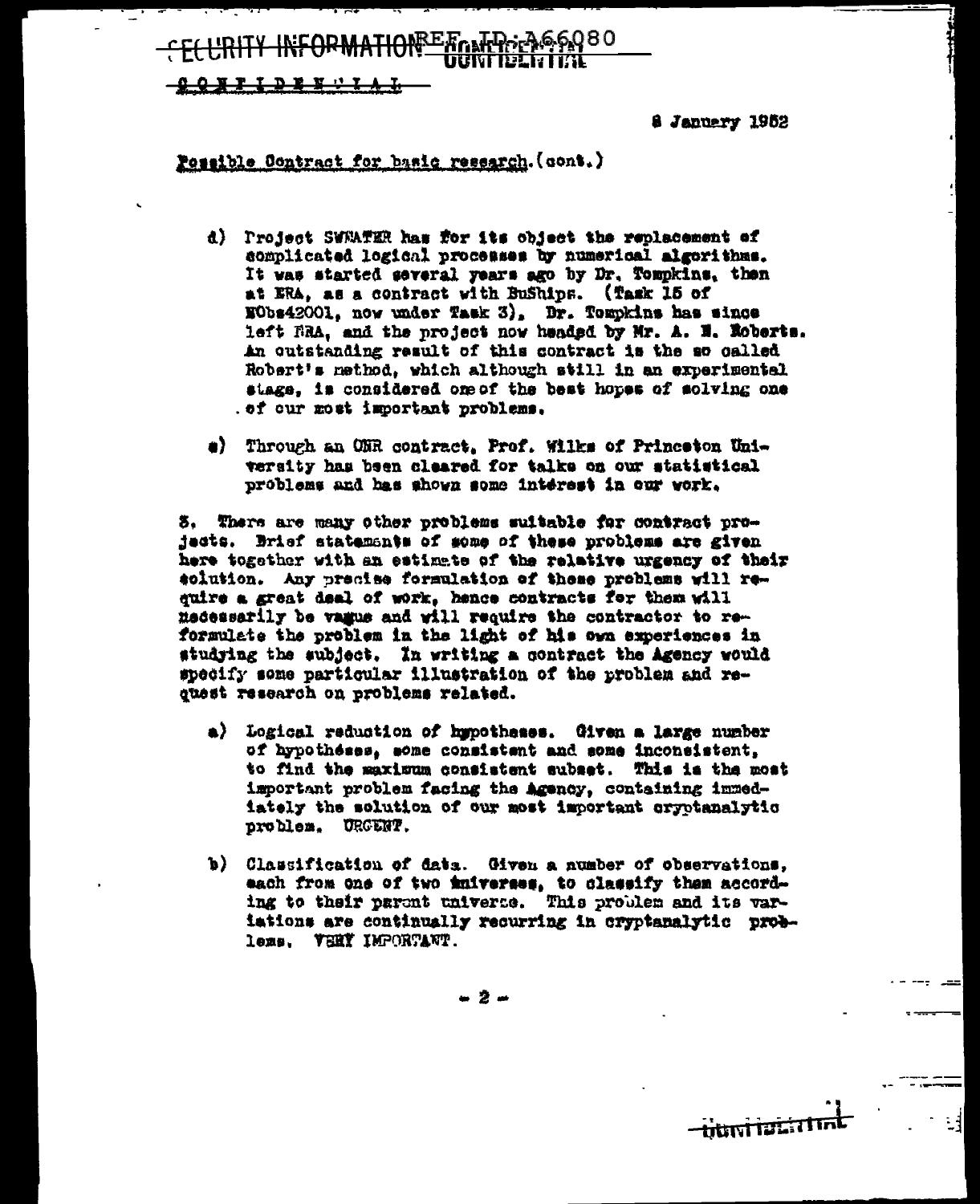REF. ID: A66080

<u> 898719887141</u>

8 January 1952

主: (海): ( 高) ( 高) 等等等等

Ź

 $\begin{bmatrix} 1 \\ 2 \end{bmatrix}$ 

ł,

ŀ,

 $\boldsymbol{z}$ 

■ はんしょう

 $\sim 100$ 

网络白色素 化分析

**Contractor** 

الله شهر شهر آن من المراكزية المركزية المركزية المركزية المركزية المركزية المركزية المركزية المركزية<br>مركزية المركزية المركزية المركزية المركزية المركزية المركزية المركزية المركزية المركزية المركزية المركزية المر<br>المركزية

Possible Contract for basic research. (cont)

- c) Measures of goodness of fit. Most statistical techniques now known require samples much larger than those available in our problems. IMPORTANT.
- d) Measures of significance. The question of whsther to proceed further or start again on a cryptanalytic process depends on measuring the significance of the partial result obtained. In some cases we have measures and would like to refine them, in others we have no objective measures at all and are forced to depend on intuition. IMFORTANT.
- e) Solution of simultaneous modular equations. Since cryptologic manipulation concerns finite sets, the problems can often be sonveniently represented in modular fields. The problems of solving simultaneous equation in these fields, especially when some of them are in error, are most important to the Agency. Since this problem is rather poorly defined, it is difficult to assign it a priority, however, it includes a) as a special case.
- f) Various statistics problems, such as calculating the distribution functions of certain statistics, their expected values, etc. Most of these problems will arise in connection with other problems on this list and should probably be treated in this connection.
- g) The theory of permanents. The enumeration of wired wheel classes can be done by considering the permanents of certain matrix. DEFERABLE.

4. Any potential contractor would build his program about a key man. For example, when we had a contract with Syracuse University, Prof. Cairns directed and conducted the work. When he loft Syracuse they made no pretense of being able or willing to continue the work. They would not again consider such work unless they had again a man with the interest, ability, and special knowledge needed to "spark-plug" the program. This is likely to be the critical factor in finding a contractor, either commercial or academic.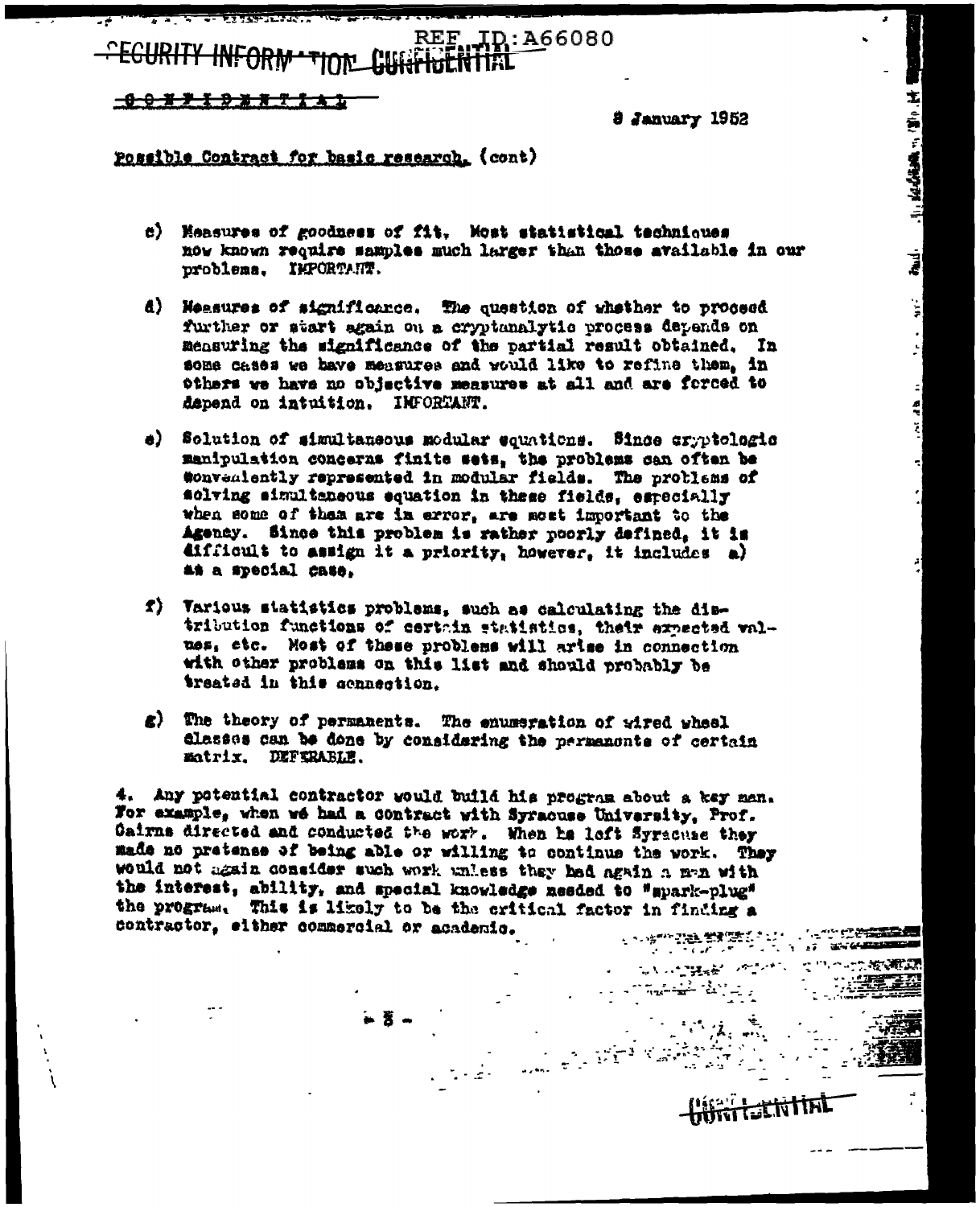<u>a tanggunaan ing kabupatèn Kabupatèn Kabupatèn Bagayan Bagayan Bagayan Bagayan Bagayan Bagayan Bagayan Bagayan Bagayan Bagayan Bagayan Bagayan Bagayan Bagayan Bagayan Bagayan Bagayan Bagayan Bagayan Bagayan Bagayan Bagaya</u> **REF ID: A66080** 

**SECURITY INFORMATIC** ha<del>mpirentiai –</del>

<u> 008710883143</u>

S January 1952

stopping 経済的 動画 (1998年)

 $\ddot{\bullet}$ 

 $\mathbb{F}_q$ 

"我们的。"

.<br>कर्

¥.

 $\sim$   $\frac{1}{2}$ 

¥

 $\blacktriangleright$  $\mathbb{R}^2$ 

 $\left| \cdot \right|$ 

 $\frac{1}{2}$ 

 $\mathbb{R}^2$ 

 $\frac{1}{\sqrt{2}}$ 

 $\ddot{=}$ 

 $\equiv$ 

 $\frac{1}{2}$ 

 $\begin{array}{c} 1 \\ 1 \end{array}$ 

 $\frac{1}{2}$ 

 $\frac{1}{2}$ 

 $\mathbf{r}$  and  $\mathbf{r}$ 

#### Passible Contract for hasis research. (cont)

As an example of the attitude of the Universities, a portion of the annual report of the president of N.I.T. is quoted. "These 'Hartvell type' projects --- impose heavy burdens on our staff. --- [Wa] accepted than in response to insistent appeals from the Government and only after becoming convinced ---. "

However, it is plausible that a contractor could be found, and here is a list, with a few relevant comments for each, of agencies which might be considered.

The list below is roughly in order of estimated feasibility.

- a) Princeton University. The work could be done at the Forestal Center, already equipped with secure stowage. Prof. 5. S. Wilks has consulted with us in the past. The University has high prestige and is centrally located. There will seen be a sonputer at the Institute for Advanced Study.
- b) BAED Corporation. Secure synces and stowage are available. Dr. N. M. Flood may be available. Other mathematical work is being done there, and prestige is high. The location is remote.
- c) Bell Laboratoriss. Secure spaces and stowsge are available. Dr. Shannon is there. They have computers. One of our former outstanding employees, Dr. R. A. Leibler, is now working for a Bell subsidiary, the Sandia Corporation.
- d) Johns Hopkins University. They have set up the Applied Physics Laboratory in Silver Springs to handle one Government contract. where they have secure spaces. Prof. A. H. Clifford, who is now here on extended active duty but may be back there next year, is extremely competent to direct such work.
- #) E.R.A. has an Arlington laboratory with secure spaces, and Dr. Engstron and Mr. Roberts have experience in directing auch a program.
- f) The University of Illinois. Prof. Cairns and Mr. Koken have experience in such research. There is not now any extensive secure stowage available. There is a computer scon to be finished.

- 4 -